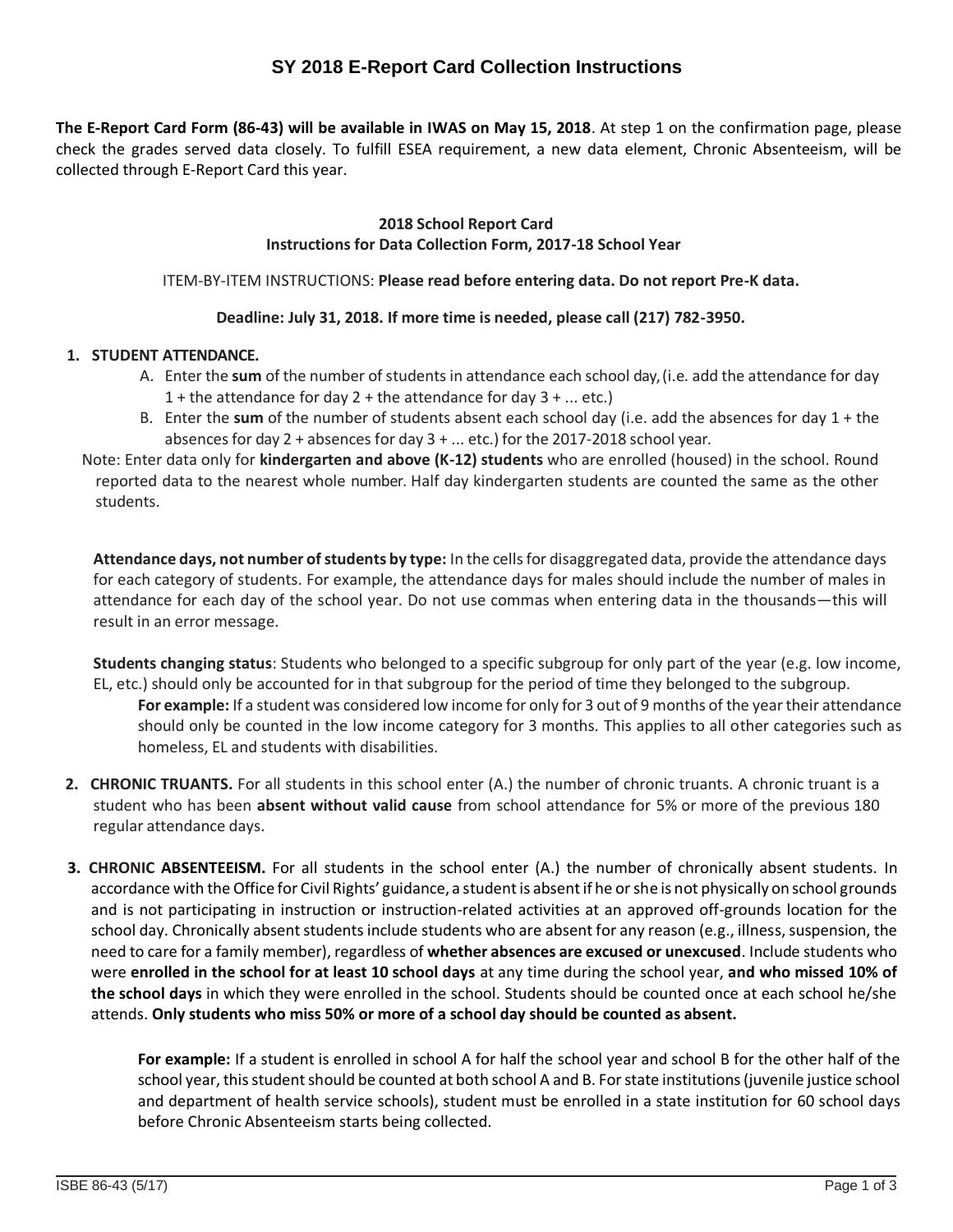- **4. PARENTAL CONTACT.** Enter (A.) the percent of students whose parents had personal contact with their students' teachers. Teachers include all certified staff, such as student counselors and administrators. Count students only once; there should not be multiple counts. **Exclude** form letters or notices; parental letters/calls relating to student absences; regular notification of grades; student progress report cards; school report cards; attendance at school athletic, music, drama events, and other co-curricular activities. Record to nearest one decimal place. Enter 100 percent as 100.0%.
- **5. SCHOOLYEAR.** Enter (A.) the number of days school was in session (students were in attendance) during the 2017-18 school year.
- **6. HEALTH AND WELLNESS.** Enter (A.) the average number of days per week of physical education per student. It is the total number of days per week of physical education for all students divided by the total number of students. Health education classes in middle and high school should be included, recesses should not counted. Record to nearest one decimal. The data range should be between 0 and 5.

**For example**: In a K-2 school with 20 studentsin kindergarten, 20 students in grade 1 and 10 studentsin grade 2 and grades K-1 have PE 5 days/week and Grade 2 has PE 3 days/week, the calculation would be:

 $[20 KG x 5(days/week)] + [20 1<sup>st</sup> Grade x 5] + [10 2<sup>nd</sup> Grade x3] / [Total Enrollment] =$ 

 $(100 + 100 + 30) / (50) =$ 

 $230 / 50 = 4.6$ 

# **7. ELEMENTARY CLASS SIZE.**

- A. Enter the total number of all sections/classes taught by grade level for grades KG through  $8<sup>th</sup>$  as of the first regular day of classes in May. If grades 6, 7, or 8 are "departmentalized" (I.e. dedicated subject teacher instead of self-contained classrooms) enter all sections/classes in the second instructional period.
- B. *For departmentalized 6th,7th, or 8th grade only:* Enter the total number of all sections/classes taught by grade level in the fifth instructional period.
- C. Enter the total enrollment in sections/classes referenced in (A.).
- D. Enter the total enrollment in sections/classes referenced in (B.).

## Notes:

- The data entered should reflect enrollment as of the first day of classes in May.
- Do not count study hall, physical education, or self-contained special education classes.
- For grade levels having self-contained classes (usually  $KG 5<sup>th</sup>$ ), consider each class as one section at the respective grade levels.
- In the case of split classes, such as a combined 3rd and 4th grade class, enter the sum of 3rd and 4th grade students in the class as the enrollment for both the 3rd and 4th grades.
- A half-day kindergarten class counts as one class or section.

## **8. AMOUNT OF TIMEDEVOTEDTO MATHEMATICS, SCIENCE, ENGLISH,ANDSOCIALSCIENCEAT GRADES 3, 6 and 8.**

Enter the average number of minutes allocated during the 5-day school week for instruction in mathematics, science, English and social science at grade levels 3, 6 and 8. English includes time for instruction in reading, spelling and other language arts. The average should reflect the average number of minutes of instruction delivered to all classes for that grade level.

**For example**: In a school with 6 third grade teachers who allocate 200, 210, 225, 190, 200 and 211 minutes to mathematics instruction per week, the average number of minutes per week would be:  $(200+210+225+190+200+211)/6 = 206.$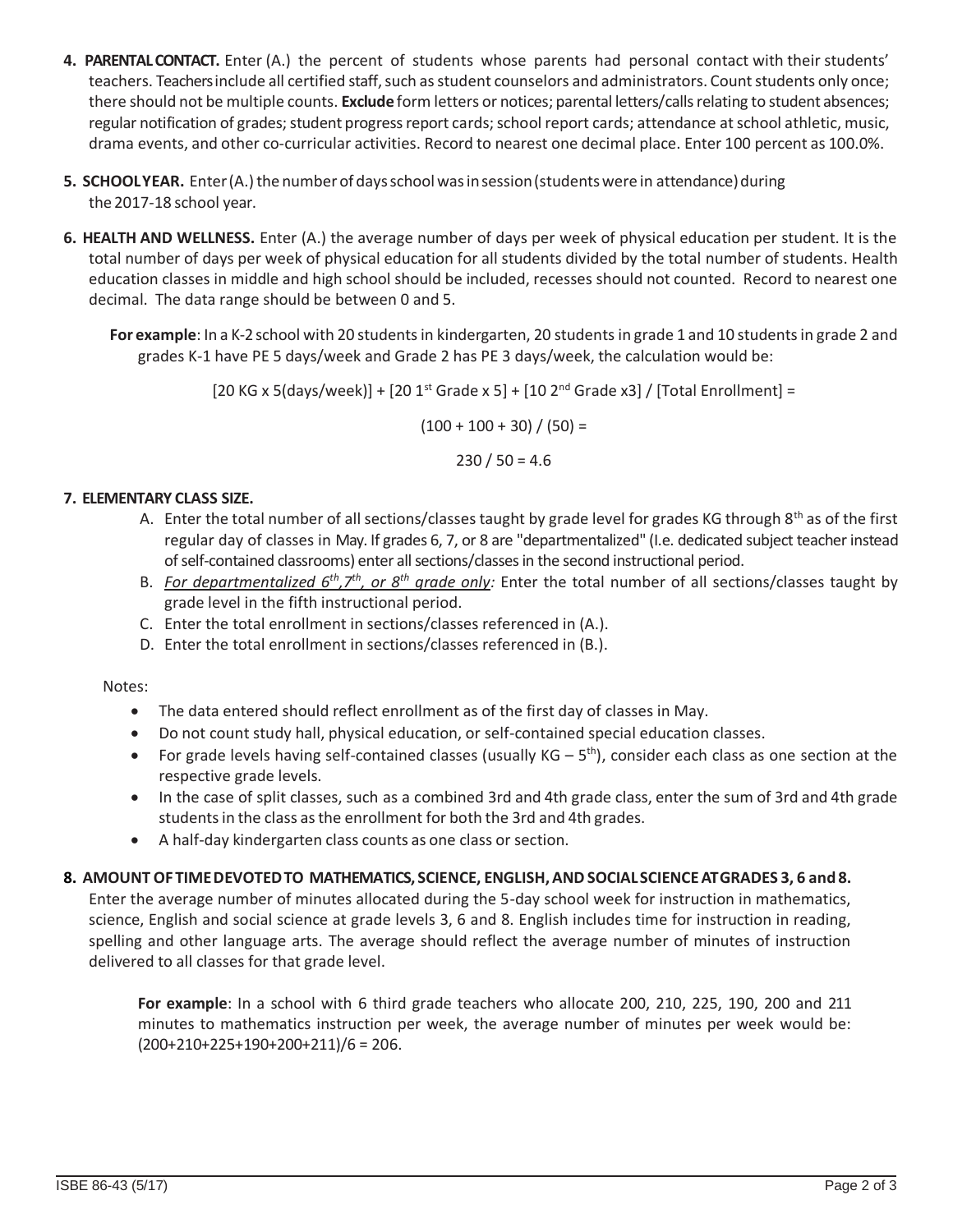# **9. HIGH SCHOOLCLASS SIZE.**

- A. Enter the total number of all sections/classes in the second instructional period on the first regular day of classes in May for grades 9 through 12.
- B. Enter the total number of all sections/classes in the fifth instructional period on the first regular day of classes in May for grades 9 through 12.
- C. Enter the total enrollment in sections/classes referenced in (A.).
- D. Enter the total enrollment in sections/classes referenced in (B.).

Note: Do not count study hall, physical education, or self-contained special education classes.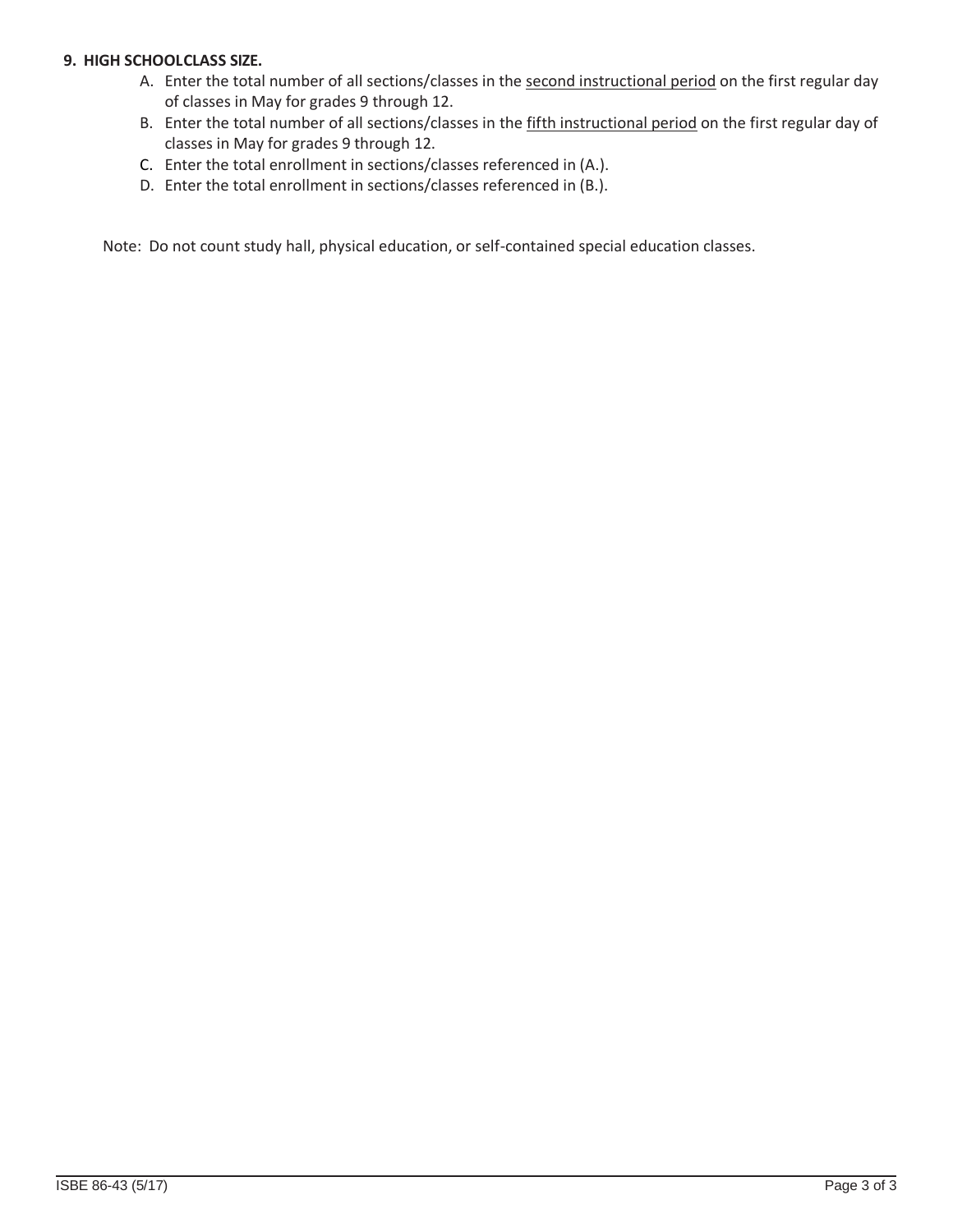#### **ILLINOIS STATE BOARD OF EDUCATION**

**Data Analysis and Progress Reporting**

100 North First Street Springfield, Illinois 62777-0001

#### **2017–2018 SCHOOL REPORT CARD DATACOLLECTION FORM**

#### **ALL GRADES IN THIS SCHOOL**

### **1. STUDENT ATTENDANCE** (For the 2017-2018 school year)

### A. Total number of **attendance days** for all pupils in this school.

|     | GENDER<br>RACE/ETHNICITY |        |       |       |          |       |                                            |                                |                      | FREE/ |          |                                     |                                   |
|-----|--------------------------|--------|-------|-------|----------|-------|--------------------------------------------|--------------------------------|----------------------|-------|----------|-------------------------------------|-----------------------------------|
| ALL | Male                     | Female | White | Black | Hispanic | Asian | Native<br>Hawaiian/<br>Pacific<br>Islander | Am. Indian/<br>Alaskan<br>Nat. | Two or More<br>Races | EL.   | Homeless | <b>STUDENTS</b><br><b>WITH IEPS</b> | REDUCED-<br>PRICE<br><b>LUNCH</b> |
|     |                          |        |       |       |          |       |                                            |                                |                      |       |          |                                     |                                   |

#### B. Total number of **absence days** for all pupils in this school

|            |      |        | . .   |       |          |       |                                            |                                |                      |    |          |                                     |                                             |
|------------|------|--------|-------|-------|----------|-------|--------------------------------------------|--------------------------------|----------------------|----|----------|-------------------------------------|---------------------------------------------|
| <b>ALL</b> | Male | Female | White | Black | Hispanic | Asian | Native<br>Hawaiian/<br>Pacific<br>Islander | Am. Indian/<br>Alaskan<br>Nat. | Two or More<br>Races | EL | Homeless | <b>STUDENTS</b><br><b>WITH IEPS</b> | FREE/<br>REDUCED-<br>PRICE L<br><b>UNCH</b> |
|            |      |        |       |       |          |       |                                            |                                |                      |    |          |                                     |                                             |

**EL** – English learner students who are eligible for bilingual education.

**Homeless** - Students who do not have a permanent and adequate home.

**Students with IEPs** - Include all students with IEPs. Exclude students that only have a Section 504 plan

**Low-income students** - Students Aged 0 – 22 that receive or live in households that receive Supplemental Nutrition Assistance Program (SNAP) or Temporary Assistance to Needy Families (TANF); classified as homeless, migrant, runaway, Head Start, or foster child from local coordinator/State agency; or living in household were the household income meets the United States Department of Agriculture (USDA) income guidelines to receive free or reduced-price meals.

#### **2. CHRONIC TRUANTS**

A. Number of chronic truants for this school

### **3. CHRONIC ABSENTEEISM**

A. Number of students who are enrolled in the school year for at least 10 school days and absent 10% or more school days, including both excused and unexcused absences.

|            |      | GENDER |       |              |          | RACE/ETHNICITY |                                            |                                |                      |     | Homeless | <b>STUDENTS</b><br><b>WITH IEPS</b> | FREE/<br>REDUCED-<br>PRICE<br><b>LUNCH</b> |
|------------|------|--------|-------|--------------|----------|----------------|--------------------------------------------|--------------------------------|----------------------|-----|----------|-------------------------------------|--------------------------------------------|
| <b>ALL</b> | Male | Female | White | <b>Black</b> | Hispanic | Asian          | Native<br>Hawaiian/<br>Pacific<br>Islander | Am. Indian/<br>Alaskan<br>Nat. | Two or More<br>Races | EL. |          |                                     |                                            |
|            |      |        |       |              |          |                |                                            |                                |                      |     |          |                                     |                                            |

#### **4. PARENTAL CONTACT**

% A. Percent of students whose parents had personal contact with students' teachers. Record to nearest one decimal place.

#### **5. SCHOOL YEAR**

A. Number of days school was in session

(students attended) during the 2017-2018 school year) (Do not count institute days or parent/teacher

conference days.)

#### **6. HEALTH AND WELLNESS**

A. Average number of days per week of PE per student.

#### **7. TEACHER ABSENCE.**

A. Total teacher FTE count for those teachers with at least 10 days of absences. Record to nearest two decimal places.